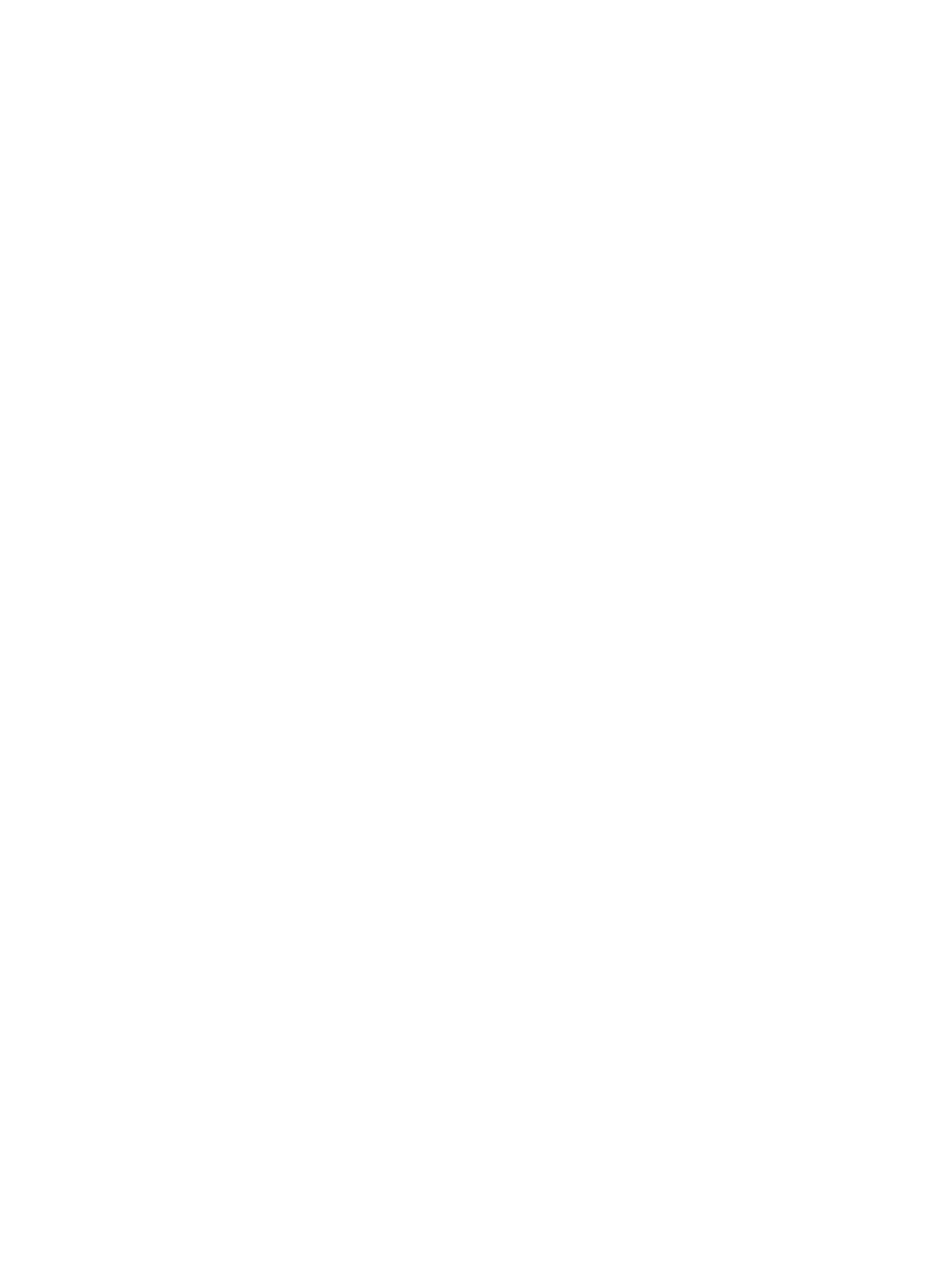# **JHARKHAND SMALL INDUSTRIES ASSOCIATION**

# **MEMORANDUM**

| $1_{\cdot}$ | The Name of the Society | Jharkhand Small Industries Association,<br>Hereinafter briefly called JSIA. |
|-------------|-------------------------|-----------------------------------------------------------------------------|
| 2.          | The Registered Office   | Udyog Bhawan, Industrial Area, Kokar,<br>Ranchi-834001, Jharkhand State.    |
| 3.          | Area of Operation       | Whole Jharkhand State.                                                      |

#### **4. AIMS & OBJECTS:**

The Association shall have the following Aims & Objects:

- (a) To promote and protect the interest of Micro, Small& Medium Enterprises.
- (b) To consider all questions connected with such industries.
- (c) To help in the extension and development of existing industries and to plan promote new industries.
- (d) To urge legislation and other measures and to procure change in law and practice affecting Micro, Small and Medium Industries in Jharkhand.
- (e) (To guide the Government in formulation of correct economic industrial policies by constructive and expert suggestions.
- (f) To provide mutual assistance in technical and industrial problem and to make representations to the Government regarding inspection, production, specification of materials and such like matters pertaining to the industries.
- (g) To foster friendly feeling and unanimity amongst the members of the Association on the basis of community interest.
- (h) To organize, establish and start separate department or departments of the Association for the purpose of research works.
- (i) To collect and circulate statistics and other information relating to trade, commerce and industries.
- (j) To adjust and arbitrate controversies between members of the Association.
- (k) To promote commercial or technical and scientific knowledge to develop *Micro,*  Small & Medium Industries.
- (l) To encourage, assist and extend knowledge and information connected with the Micro*,* Small &Medium Industries of Jharkhand through lectures, discussions or correspondence, by holding conference, establishment of libraries, publication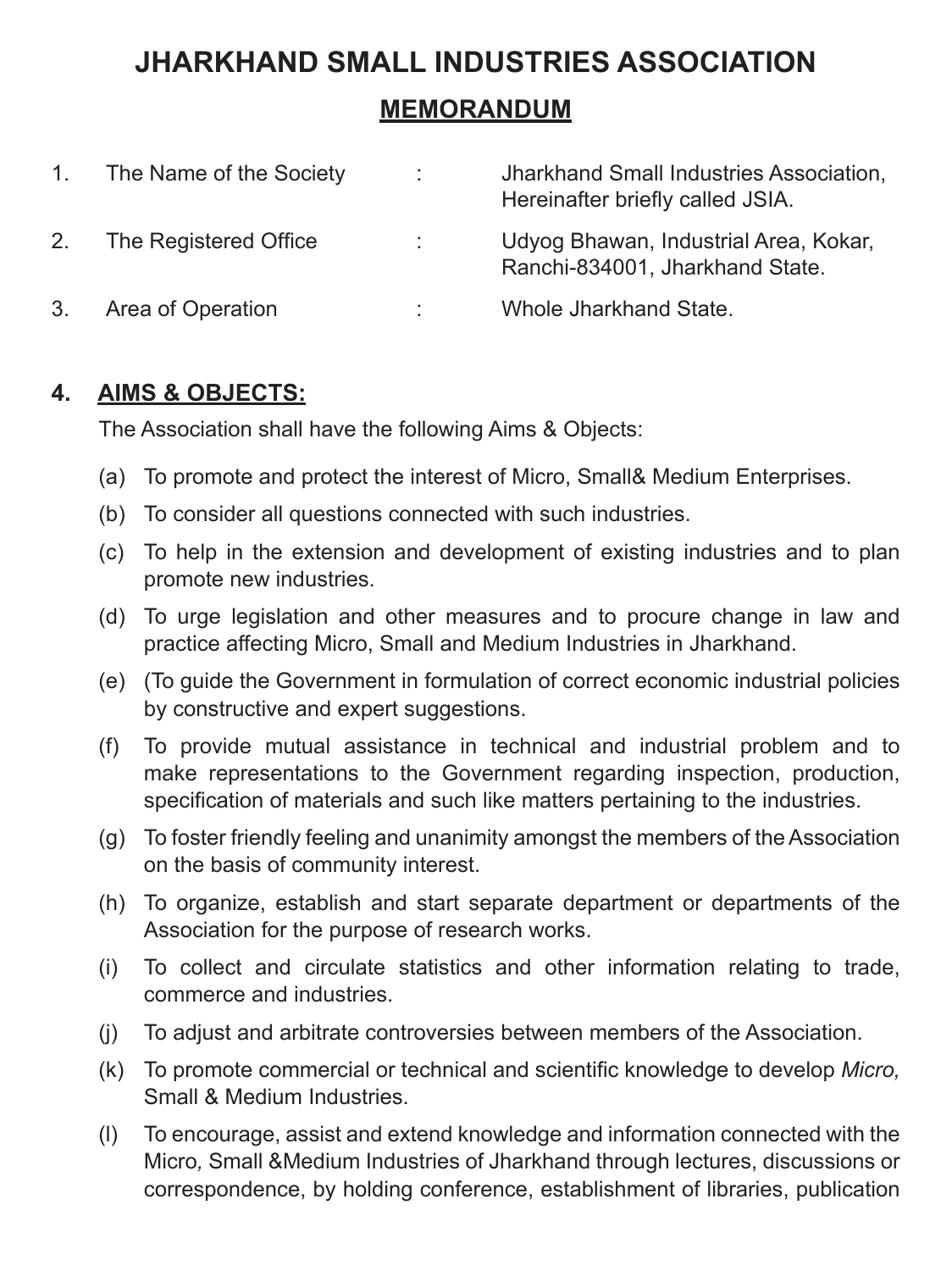of newspapers, periodicals or journals, books and maps or by foundation and endowment or scholarships or by encouraging research works.

(m) To create trust combinations or syndicates among its members or outsiders engaged in similar trade for the protection or regulation of Industries in general and Micro*,* Small &Medium Industries in particular.

# **JHARKHAND SMALL INDUSTRIES ASSOCIATION**

# **RULES AND REGULATIONS**

# **1. DEFINITION:**

In these articles, unless there be something in subject or context repugnant or inconsistent therein.

**'ASSOCIATION'** means Jharkhand Small Industries Association, Udyog Bhawan, Kokar Industrial Area, Kokar, Ranchi.

**'MEMBER'** means a member of the Association.

'**COMMITTEE'** means the Executive Committee of the Association.

**'GENERAL MEETING' 'SPECIAL OR EXTRA – ORDINARY'** means a special extraordinary or general meeting of the Association.

'**THE PRESIDENT AND TREASURER'** means President and Treasurer of the **Association** 

'**MEMBER OF THE COMMITTEE'** shall be deemed to include the members of the Executive Committee and the Office-Bearers elected in the Annual General Meeting.

**'THE SECRETARY'** means the Hony. Secretary, for the time being of the Association.

**'THE OFFICE'** means the Registered Office of the Association.

**'MONTH'** means a Calender month.

**'FINANCIAL YEAR'** means from April to March.

**'IN WRITING'** means written or printed, or partly written and partly printed.

**'THE REGISTER'** means the Register of Members to be kept in the office of the **Association** 

**'ACT'** means Societies Registration Act 21, 1860.

#### **2. CONDITIONS FOR ADMISSION FOR MEMBERSHIP**

Membership shall be open to all, registered as Micro, Small & Medium unit having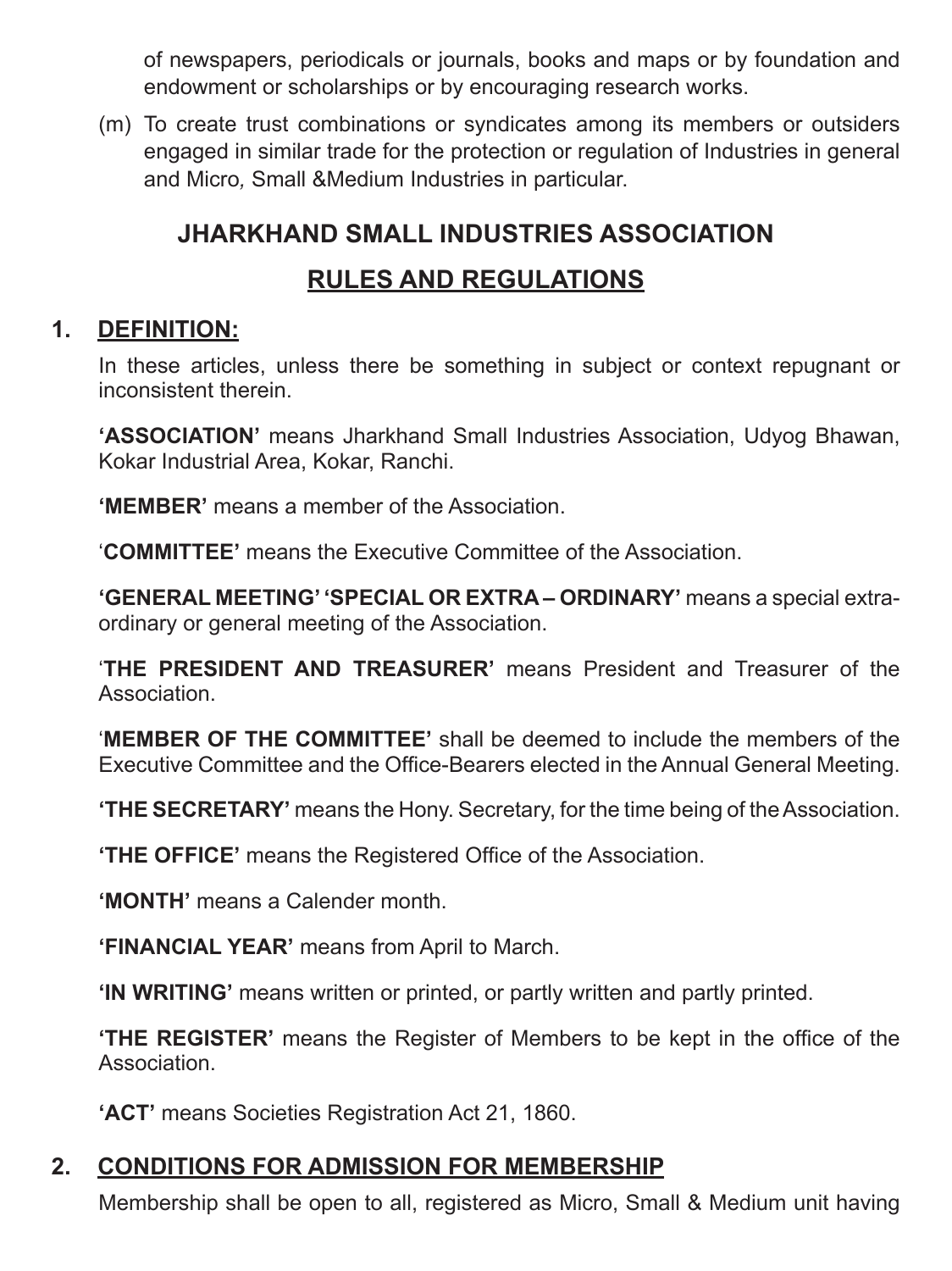registration certificate under MSMED Act from competent authority and registered under Factories Act with Inspector of Factories as defined by Government from time to time.

**There shall be four classes of members and shall be open to all classes:-**

# **a) LIFE MEMBER/ PARTRONS**

 Any person or firm who qualifies for admission as an ordinary member of the Association contributes Rs. 21,000/- is eligible for admission as Life Member of the Association and shall be exempted from payment of yearly subscription in future or as proposed (and decided) by the E.C. and approved by General Body Meeting.

# **b) MEMBERS**

 Any individual, firm or company who qualify as an Micro, Small or Medium Unit as defined by the Government shall be eligible for membership of the Association.

# **C) HONORARY MEMBER**

Persons having distinction in public life, vocation or trade, who may be invited by the association to become its member for a period not exceeding one year be 'selected' as an Honorary Member by the Executive Committee of the Association and shall be exempted from paying subscription. They shall have no voting rights for any purpose.

# **d) ASSOCIATE MEMBERS**

Any Association or group of persons involved in similar lawful activities and involvement for the benefit of their members, can opt to become an Associate Member of the Association. Such Associations shall have voting rights.

# **(A) ADMISSION TO MEMBERSHIP**

(i) Any person desirous of enrolling him-self as Life/Ordinary or Associate Member of the Association shall apply to the Secretary of the Association in the form prescribed by the Committee from time to time along with the Admission Fee & Membership fee as specified by the Committee of the Association.

No application shall be considered unless the application is complete in nature and proposed and seconded by existing members.

- (ii) All the members of Chotanagpur Small Scale Industries Association shall be deemed to be considered as member of Jharkhand small Industries Association as per their respective membership criteria.
- (iii) The applicant member, may nominate three persons, not below the age of 18 year, in order of priority and position and who are Proprietor/Partners/ Director or close relative (Blood relation) of Proprietor/Partners/ Director or their senior official to represent such firm. In case of change in constitution of the Firm/Unit,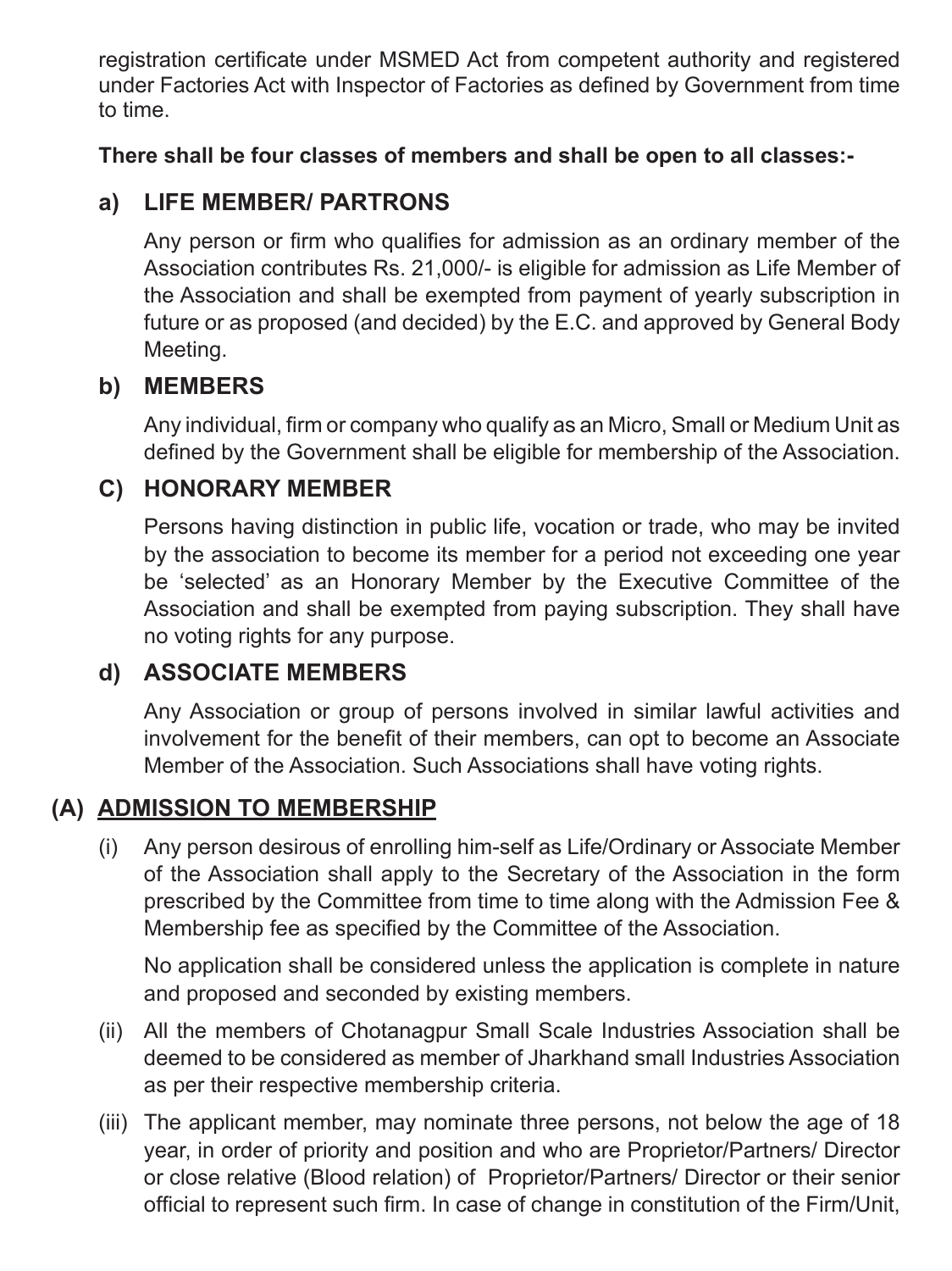the same shall be intimated in writing to the Hony. Secretary who shall place before the E.C. to consider & take appropriate decision about the proposal of change.

# **(B) MODE OF ADMITTING MEMBERS**

- (i) The Secretary shall on receipt of the application form alongwith the payment will analyse the application and put it before the next meeting of Executive Committee and the Committee will be competent to accept or reject the application.
- (ii) The decision of the executive committee shall be communicated to the applicant in writing.

# **(C) ENROLMENT IN REGISTER OF MEMBERS**

After a member is declared as admitted his name will be enrolled in the Register of Members to be specially provided for by the Association.

#### **(D) RE-ADMISSION TO MEMBERSHIP**

Concern ceasing to be a member under Clause *3* (b) & (c) may be re-admitted by the Committee on the payment of all the dues to Association plus the re-admission fee which will be half the amount of the admission fee. The Committee shall be competent to review the re-admission from case to case basis.

# **(E) ADMISSION FEE**

- (a) An admission fee for Ordinary Member under Medium Scale Industry category shall be Rs. 5,000/- (Rupees Five thousand only) payable along with the application for membership or as revised from time to time by the Executive Committee of the Association and approved in the General Body Meeting.
- (b) An admission fee for ordinary member under Micro or Small Industry shall be Rs.2,000/- (Rupees Two thousand only) payable along with the application for membership or as revised and decided by the Executive Committee of the Association, from time to time and approved in the General Body Meeting.
- (c) The minimum subscription payable by an ordinary member will be Rs. 2,000/- (Rupees Two thousand only) for Medium Industry and Associate Members and Rs. 1,000/- (Rupees One thousand only) per year for Micro/. Small Industry or as revised and decided by the Executive Committee of the Association from time to time and approved in the General Body Meeting.
- (d) An admission fee for Associate Members shall be Rs. 11,000/- (Rupees Eleven thousand only) payable along with application.
- (e) All money of the Association shall be deposited in the Bank approved by the executive Committee.
- (f) A member shall be liable for the full subscription for the year in which his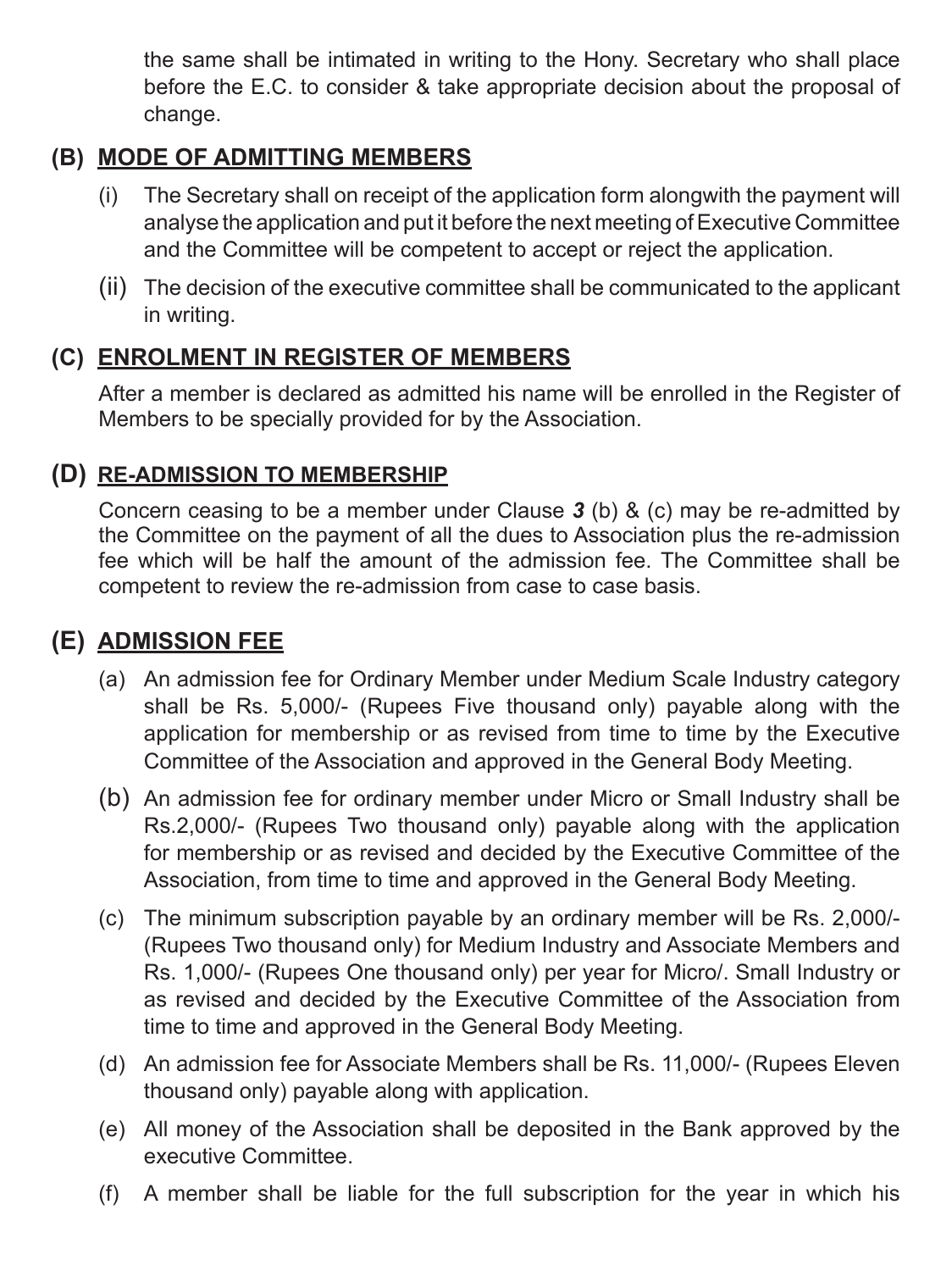membership terminates.

# **3. TERMINATION OF THE MEMBERSHIP**

Membership of the Association shall be terminated in any of the following events:-

- (a) If the unit which he represents goes on liquidation or ceases to exist.
- (b) On voluntary resignation and its acceptance by the Committee.
- (c) On its failure to pay the dues of the Association on due time and inspite of notice of opportunity given by the Committee.
- (d) Ground of acting in derogation to the interest of the Association which will be determined by Executive Committee of the Association by a majority of not less than two third vote of the members of the Committee present, provided that due notices have been given to the respective member.

# **4. FORMATION OF EXECUTIVE COMMITTEE**

- (a) Office Bearers will carry on the administration of the Association and Executive Committee elected by the Annual General Meeting of the Association from the Members of the Executive Committee of the Association.
- (b) Election shall be held for the post of President, Senior Vice President and Vice President, Hony. Secretary, Joint Secretary, Treasurer and Executive committee members not be less than 11 and not more than 15 in number.
- (c) The total strength of the Executive Committee shall not be less than 17 and more than 21 including the Office Bearers.
- (d) In case of any vacancy in the Committee at the time of election caused by death, resignation or otherwise the Committee shall have power to fill the same.
- (e) Any office bearer or a member of the Executive Committee shall be liable for removal from office on vote of no confidence passed by at least two-third of the members assembled at an emergent meeting of the Executive Committee in which at least three-fourth of the members of the Executive Committee are present.

# **5. ELIGIBLITY OF EXECUTIVE MEMBER**

a) Shall have been a member of the Association for at least Two year with good standing.

#### **6. ELECTION PROCESS:**

- i. Executive Committee shall decide the date of Annual General Meeting and simultaneously nominate Chairman and Co-Chairman to conduct the Election process.
- ii. The Election Chairman and Co-Chairman shall be at liberty to co-opt more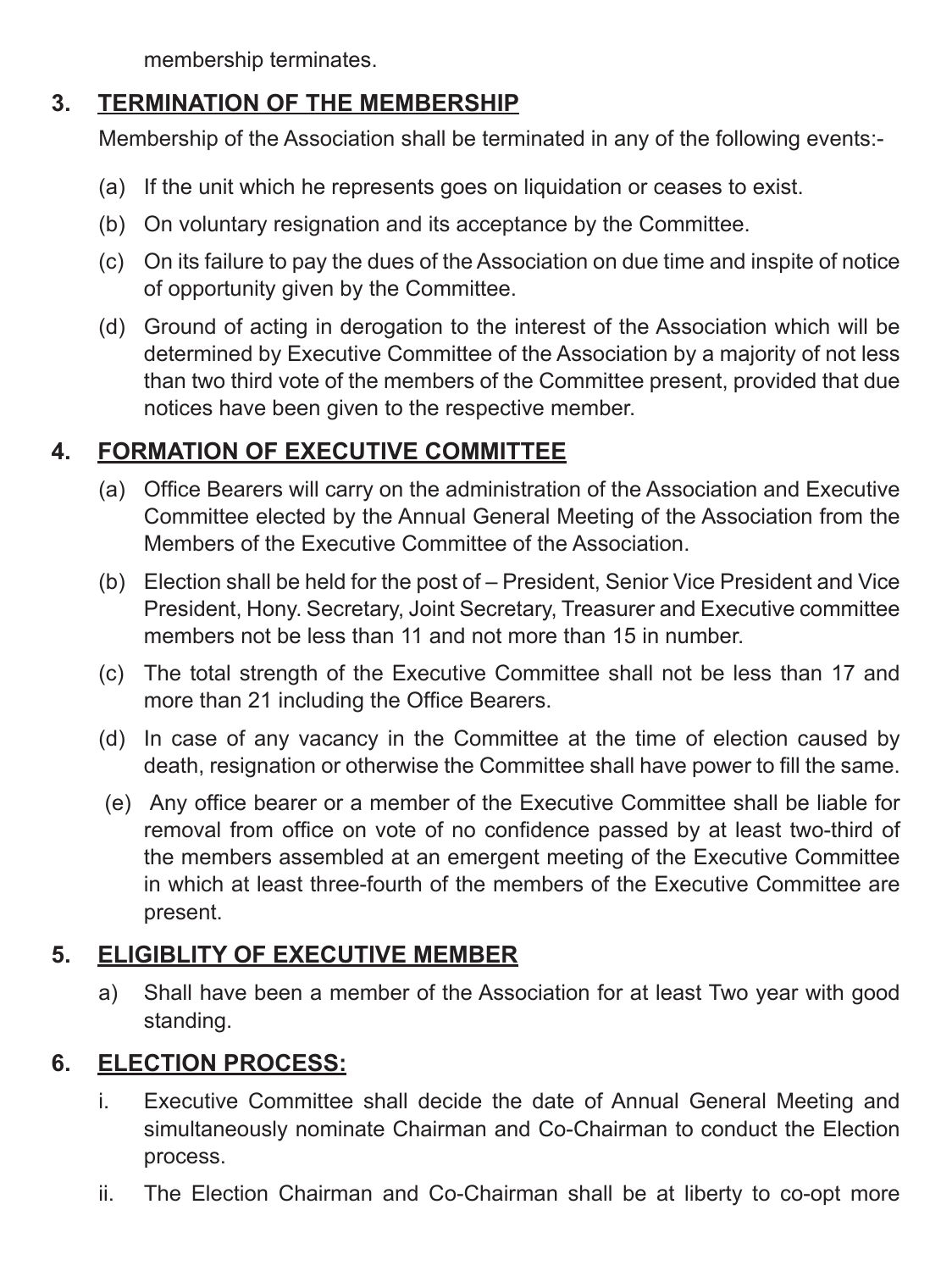members for the smooth process of Election and shall be known as Election **Committee.** 

- iii. Election Committee shall announce the Last Date of filing of Applications and withdrawal.
- iv. Nomination form for election shall be sent to all the members along with the notice of AGM.
- v. Members, in good standing having no dues, shall be eligible to file Nomination for one specific post in the Executive Committee.
- vi. Candidate shall be eligible to file nomination for one post only, duly proposed and seconded by other members of the Association, in good standing.
- vii. After the closing date of Application the Office secretariat shall endorse for the correctness and No Dues status on the form and forward the complete set to Election Committee.
- viii. After scrutiny, the Election committee shall publish the list of eligible candidates based on the nominations, and in case where more than one application is received for a particular post, or for Executive Committee member, more than the specified number, then the Election Committee shall proceed with the election on the date of AGM, by secret ballot for the particular post only.
- ix. In case the nomination is not received for any particular post or lesser number of Executive Committee members, the vacancy will be filled up by inviting nomination from the members present in the AGM.
- x. Results will be announced before the close of AGM and the report of Election shall be submitted to the Office.
- xi. The decision of the Chairman of the Election Committee shall be final and binding on all.

#### **7. FUNCTION & POWER OF THE EXECUTIVE COMMITTEE**

- a) Be the governing body of the Association and be responsible for its preservation and management, shall transact all business, carry out the Policy of the Association and give effect to the resolution passed at the meeting of the Association.
- b) To purchase, take on lease or in exchange of hire or otherwise acquire any moveable or immoveable property for the purpose of the Society/ Association and to carry out agreement, contract obligations and arrangement on suitable terms.
- c) Supervise and Control the work of the Office bearers.
- d) Have power to dismiss or discharge officers & Workers of the Association.
- e) Consider the draft budget prepared by the Treasurer and regulate expenditure.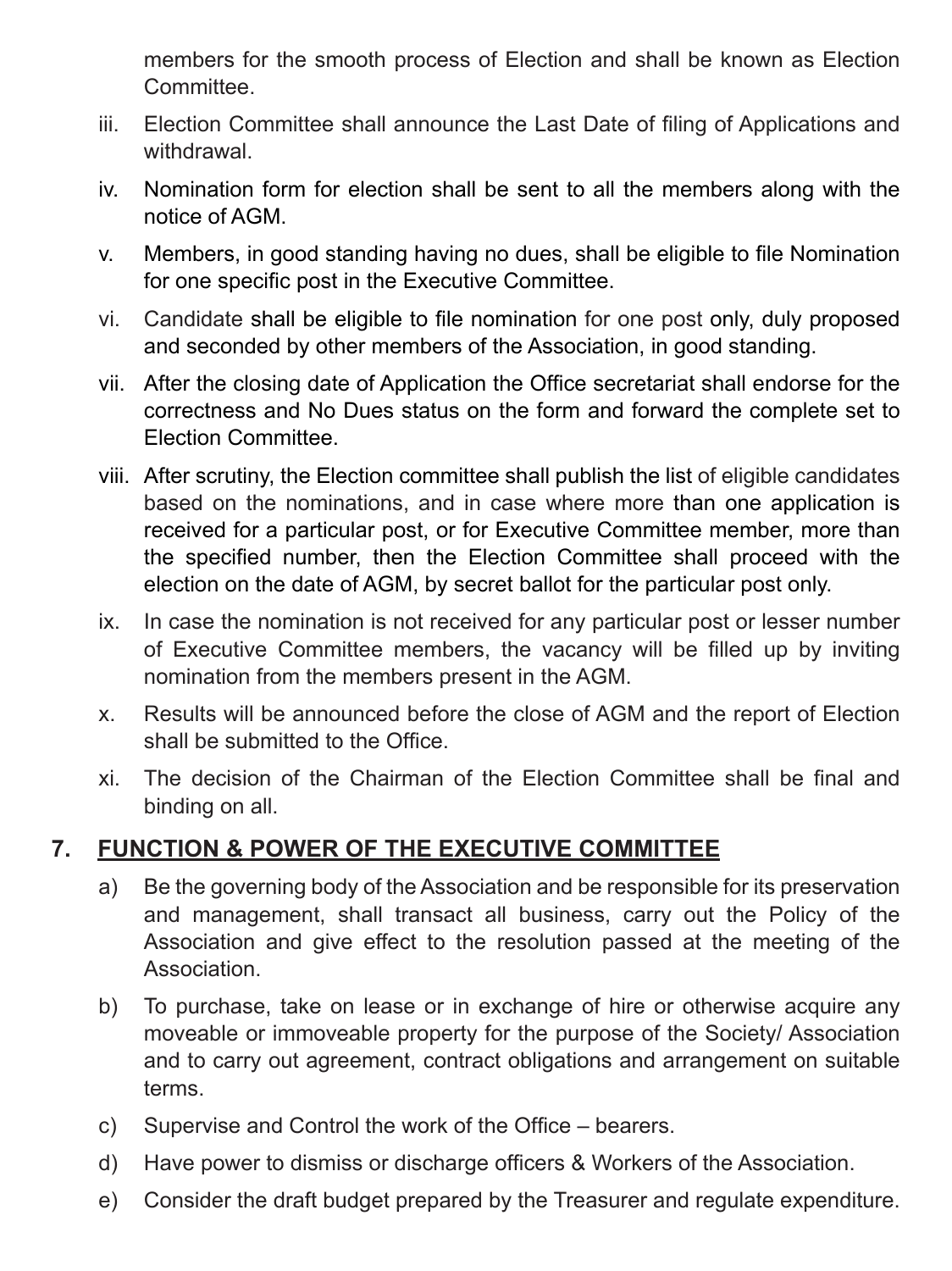- f) Have powers to frame Regulations for the proper working of the Association subject to the sanction of the Association.
- g) Have the accounts audited at least once a year before submitting them before the annual General Meeting of the Association.
- h) Have powers to appoint sub-committee or Advisory Board from amongst themselves or from among other members of the Association or from outside if necessary for a specific purpose.
- i) Discuss and prepare criticism on behalf of the Association of any legislation affecting the industries of the State.
- j) Take cognizance of any infringement of the Rules or bye-laws and Regulations of this Association and shall be competent to inflict such penalty as may be called for.
- k) Generally undertake such work as may be conducive to the fulfillment of the aims and objects of the Association.
- L) Establish branches of the Association at its discretion in any local or regional area for the propagation of the aims and objects of Association.

# **8. POWER AND FUNCTION OF THE OFFICE BEARERS**

#### **PRESIDENT & VICE PRESIDENT**

- a) The President shall maintain the prestige, strength and integrity of the Association. The President shall be entitled to take the Chair at all General Meetings (whether ordinary or extra-ordinary) and at any special function of the Association. President shall also attend the meeting of the Executive Committee and preside therein.
- b) Vice-Presidents shall assist the President in carrying out the work of the Association, and in the absence of the President, he shall preside over the meetings and shall enjoy all the Powers of the President.

#### **SECRETARY AND JOINT SECRETARY**

- i) The Secretary shall be the Chief Executive Officer of the Association and shall be responsible for due and timely execution of all orders and directions of the Association and its Executive Committee.
- ii) Shall be in-charge of all papers, documents, records, accounts, correspondence and properties of the Association.
- iii) Shall write and keep a record of the minutes of the meetings and issue notices of the meeting.
- iv) Shall prepare Annual Report and place them before the Annual General Meeting.
- v) Shall appoint employees on the posts sanctioned by the Association subject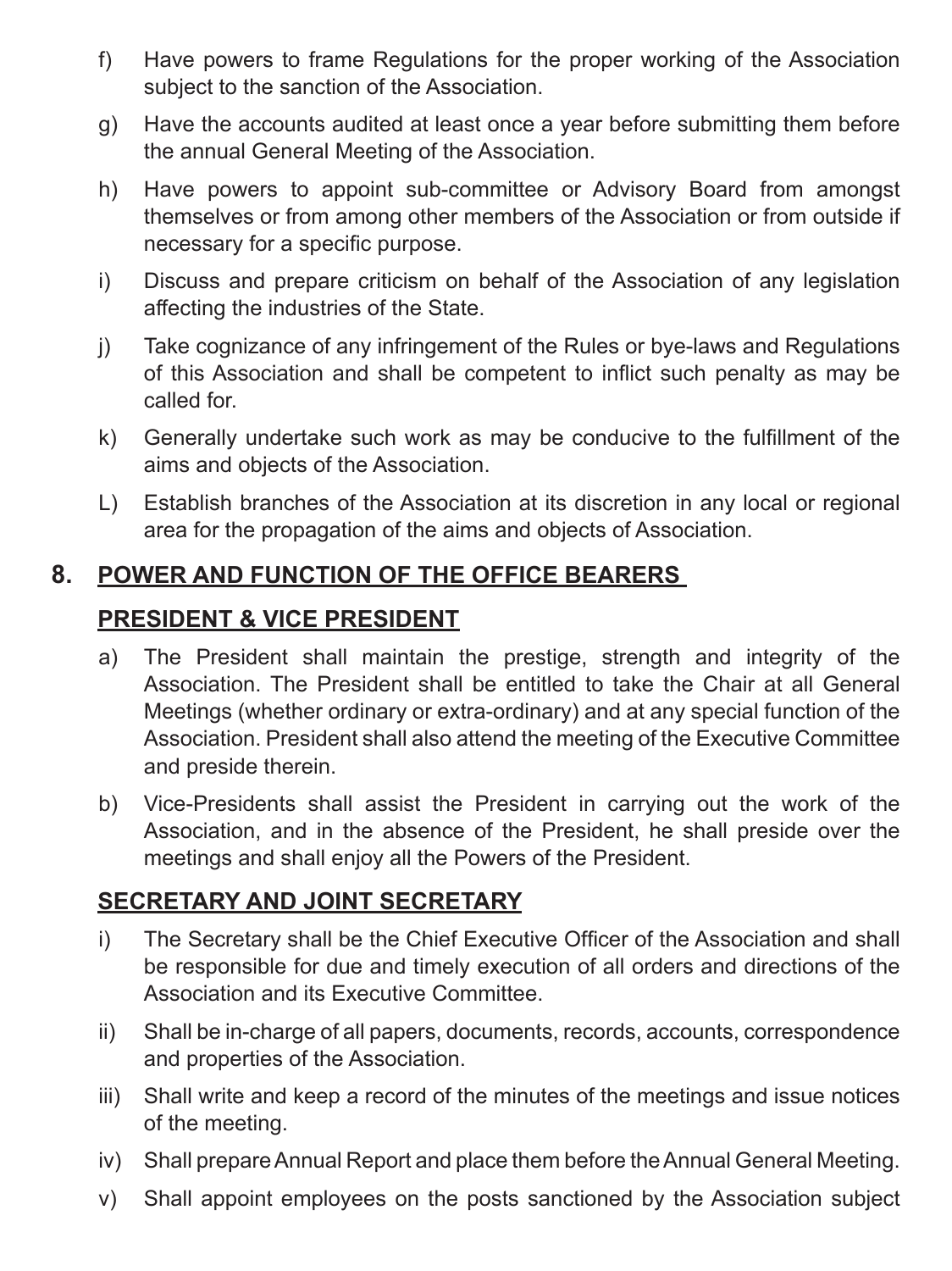to the approval of the President and have powers to suspend, impose fine or regulate the conduct of the employees.

- vi) Shall manage the Library of the Association.
- vii) Shall do such other duties as are entrusted to him by the Executive Committee.
- Viii) The Joint Secretary will assist the Secretary and also act in his absence.

# **TREASURER**

- a) The Treasurer shall prepare the draft budget and place before the Annual General Meeting.
- b) He shall be responsible for maintenance of the books of accounts of the Association and get the accounts audited annually.
- c) He shall operate the Bank Account countersigned by the President or the Secretary.
- d) Shall receive and disburse money authorized by the Association.

The Hony. Secretary is entitled to spend reasonable nominal amount in a month, which excludes the budgeted expenditure.

#### **9. WORKING & POWER OF GENERAL BODY MEETING**

The General Body has the power:-

- i) To elect Executive Committee Members.
- ii) To pass Proposal, Budget, Audited Accounts and Progress Report.
- iii) To appoint Auditors for auditing the accounts.
- iv) To amend Memorandum and Rules & Regulations of the Association.
- v) To take decision on dissolution of the Association.

All members will attend the General Body Meeting of the Society. The first General Body Meeting of the Association shall be held within six months of expiration of Financial Year.

- a) Meeting of the Association shall be called General Meeting and shall be of three kinds.
	- (i) **ORDINARY**: Those held in the usual course of transaction of business, once every month.
	- (ii) **SPECIAL**: Those held for special purpose i.e. those held under the rules of the Association.
	- (iii) **EXTRA ORDINARY**: Those not following within any on the above two cases and called specially for a definite purpose.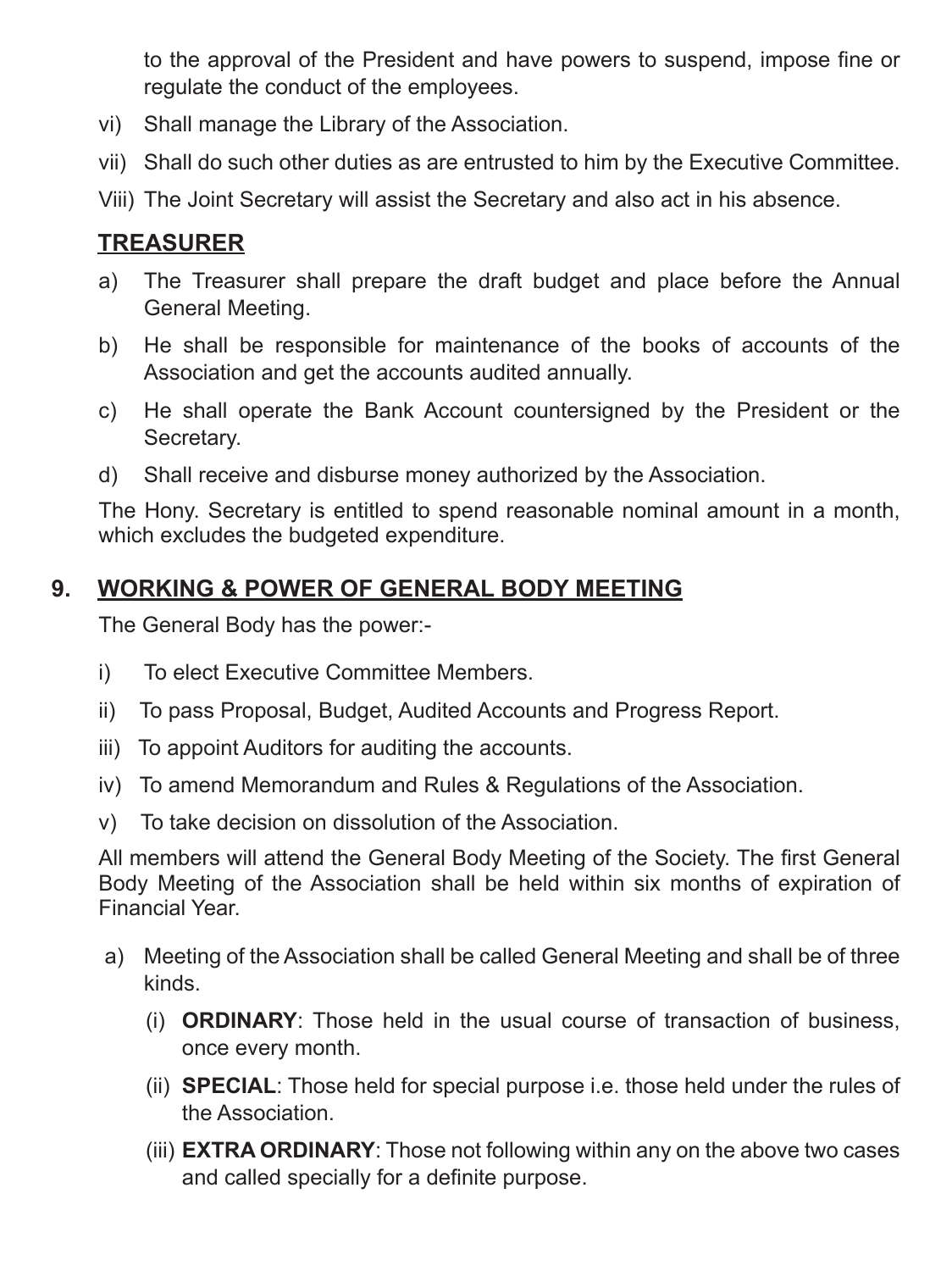b) Each member shall have one vote to be exercised in person and in case of difference, majority of votes shall prevail.

Members who have not paid up their subscription dues for the proceeding year before the Election shall not be eligible to exercise their voting rights nor can they propose or contest.

- c) The President shall preside over and control the business of all General Meetings and shall have:
	- (i)Powers to suspend the meeting if in his judgment the meeting has become so uncontrollable as to render the transaction of business impossible.
	- (ii) Power to suspend and expel Members from the meeting if the Members concerned do not obey the ruling of the Chair or otherwise create disturbance in the meeting.
	- (iii) Power to frame Rule and Bye-laws and Regulations of the Association and decision of the General Meeting on those points shall be final; and
	- (iv) Power to admit motions, amendments or other resolutions and to regulate the meeting.
	- (v) Power to restrict business which is not mentioned in the Agenda of the meeting.
- d) Proceedings of all meetings of the Association, the Executive Committee or the Committee and Sub-Committees will not be send or cause to send any report of the same to the Press without the express permission of the President of the Association or under an express resolution passed at the meeting.
- e) The minutes of the proceedings of all meetings of the Association and other records of the Association and Accounts shall be open to inspection by any Member of the Association who applies for it in writing with clear three days notice.

#### **10. PROCEEDING OF GENERAL MEETING**

- a) There shall ordinarily be one Annual General Meeting of the Association during a year at which the following transactions will be executed:
	- i) Welcome address by the President.
	- ii) The Secretary shall present the Annual Report.
	- iii) Election of the Executive Committee as specified under Clause 4.
	- iv) To receive, consider and adopt the Audited Balance Sheet and Statement of Accounts for the preceding financial year, concluded immediately before from April to March.
- b) All meetings of the Association shall be convened by the Secretary and should form a quorum as prescribed in Clause 10(c).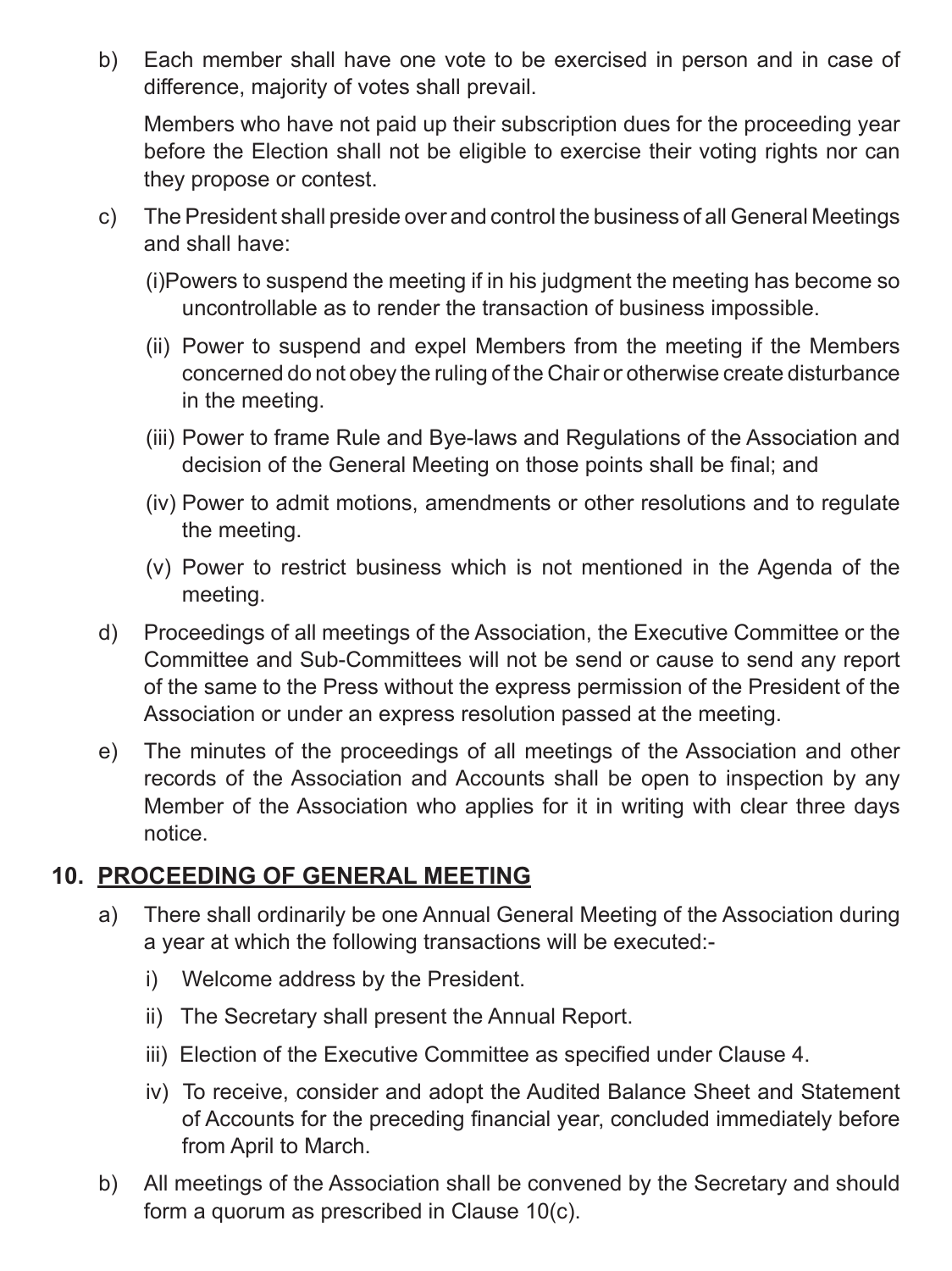- c) Quorum at the General Meeting shall be 50%+1 of the membership of the Association. If the quorum is not present within half an hour from the time fixed for meeting, the meeting shall stand adjourned or dissolved and members present at the meeting will form quorum to transact the business of the meeting.
- d) Notice of the meeting
	- (i) Every notice shall be sent to a member at least 21 days before the date fixed for the meeting and shall clearly and specifically mention the business to be transacted.
	- (ii) Notice of the meeting will be sent through Registered Post / Courier or through messenger and obtain signature for receipt.
- e) An Extra-Ordinary Meeting of the Association may be convened after giving 21 days notice before the date fixed for the meeting and which must contain specific Agenda of business.
- f) Every requisition shall be in writing signed in full by the members submitting the same and shall clearly and specifically mention the class of meeting demanded and its purpose or purposes.
- g) If the Secretary refuses or neglects to call a meeting, the Executive Committee may empower other Office Bearers of the Association to call for the meeting and transact business as specified. For this purpose, one third of the members the Executive Committee shall form a quorum.

#### **11. EXECUTIVE COMMITTEE MEETING**

The Executive Committee Meeting shall be held preferably once in every month but not less than 8 meeting a year from the date of last AGM.

#### **12. SOURCE OF INCOME**

By donation from its Members, other individuals, private firms, Companies and organizations.

By Government aids and grants.

Grant from International Agencies, in accordance with the law in force.

Any other legal source.

The income and property of the Association wherever derived shall be vested with the Executive Committee, shall be applied solely towards the promotion of the objects of the Association as set forth in this Memorandum of Association and no promotion thereof shall be paid or transferred directly or indirectly by way of dividend, bonus or otherwise, however, by way of profit to persons who at any time are, or have been members of the Association or to any of them or to any person claiming through any of them provided that nothing herein contained shall prevent the gratuitous distributing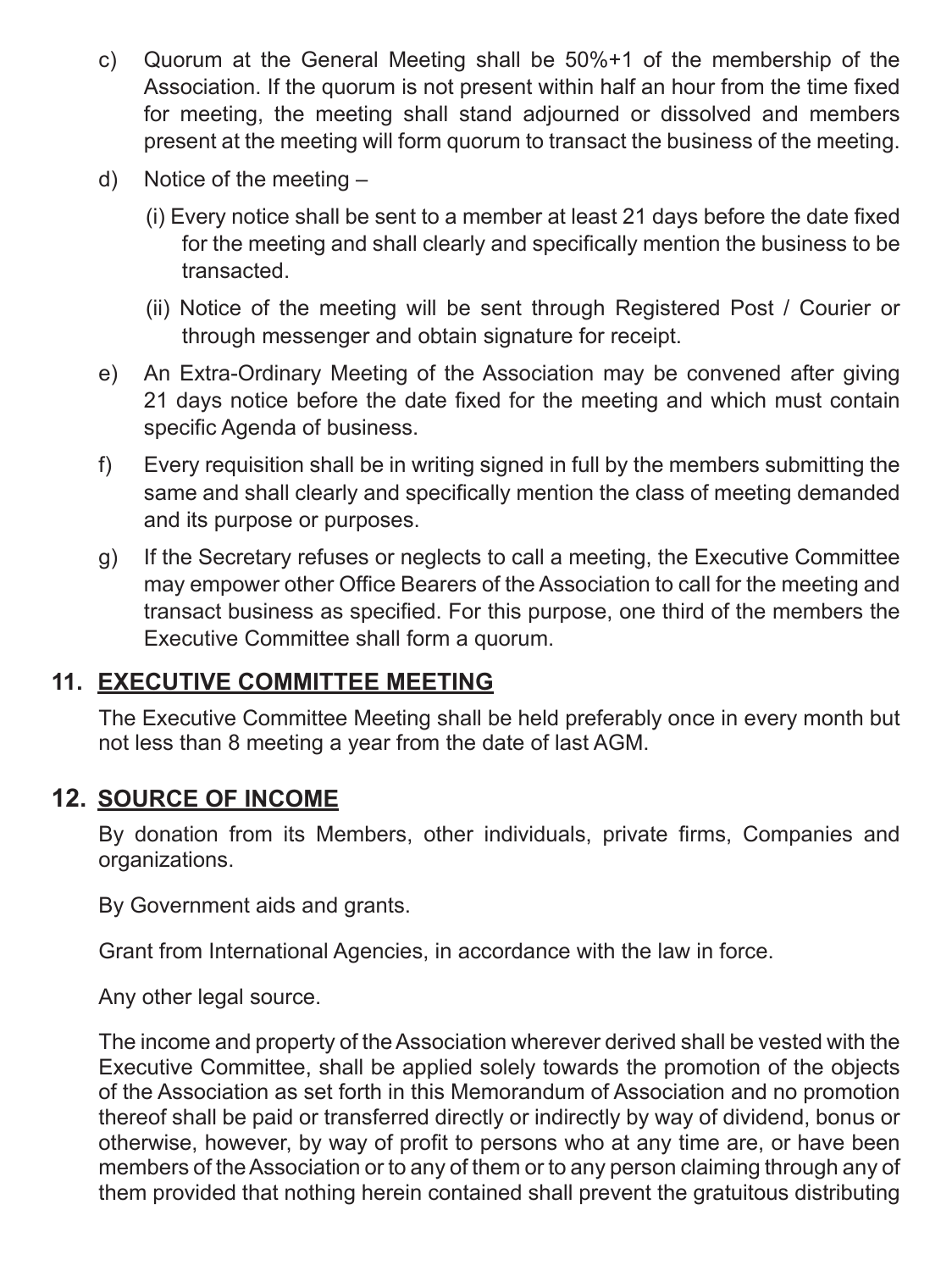among or sale at a discount to subscribers of the funds of the Association of any books or publication whether published by the Association or otherwise relating to all or any of its objects set forth above on the payment in good faith of remuneration to any officers or servants of the Association or to any member thereof or other persons in return for any services actually rendered to the Association.

# **13. ARRANGEMENT OF FUNDS/BANK OPERATION**

The account of the Society Association shall be kept properly and the bank account will be opened in a Nationalized Bank or Post Office by the name of the Society/Association. Cheque will be signed Jointly by the Treasurer and either the Hony. Secretary or the President.

# **14. AUDIT OF THE ACCOUNTS**

A written account of the Association shall be properly maintained and shall be audited every year by an Auditor appointed by the General Body and it will be placed before the Annual General Body Meeting. I.G. Registration and Audited Accounts of the Society Fee shall be borne by the Association/Society.

#### **15. AMENDMENT OF MEMORANDUM & RULES**

The Rules &Regulations of the Association shall not be amended unless 3/5<sup>th</sup> of the members present in the meeting of the Association agreed on the proposed amendment at the Extra-Ordinary Meeting of the Association provided at least 21 days notice has been given to the Members about the proposed amendment. The authority for interpretation of any of these bye-laws rules or rules or regulations made there under which are in force or that may come into force shall be placed in the Executive Committee and their decision in the matter shall be final.

#### **16. CUSTODIAN COMMITTEE**

The Association shall have a Custodian Committee which will be custodian of the immovable property and capital including fixed deposits (other than interest received thereon or accrued thereon during the year) of the Association. If the Executive Committee decides to use the capital receipts and assets of the Association so entrusted to the custodian committee, for revenue expenditure/ fixed assets; or to raise overdraft on deposits; or it wants to purchase/sale/mortgage/put the immovable property on long term lease, the decision and explanation of this intent will be forwarded to the Custodian Committee for approval. The Secretary shall call the meeting of the Custodian Committee within 15 days of such decisions by giving 7 days notice to the members of Custodian Committee.

- (i) All Past Presidents will be member of this Custodian Committee.
- (ii) Presence of minimum seven Past Presidents will form the quorum.
- (iii) The Chairperson of the Committee shall be appointed on rotational basis according to the seniority by the Custodian Committee members during the first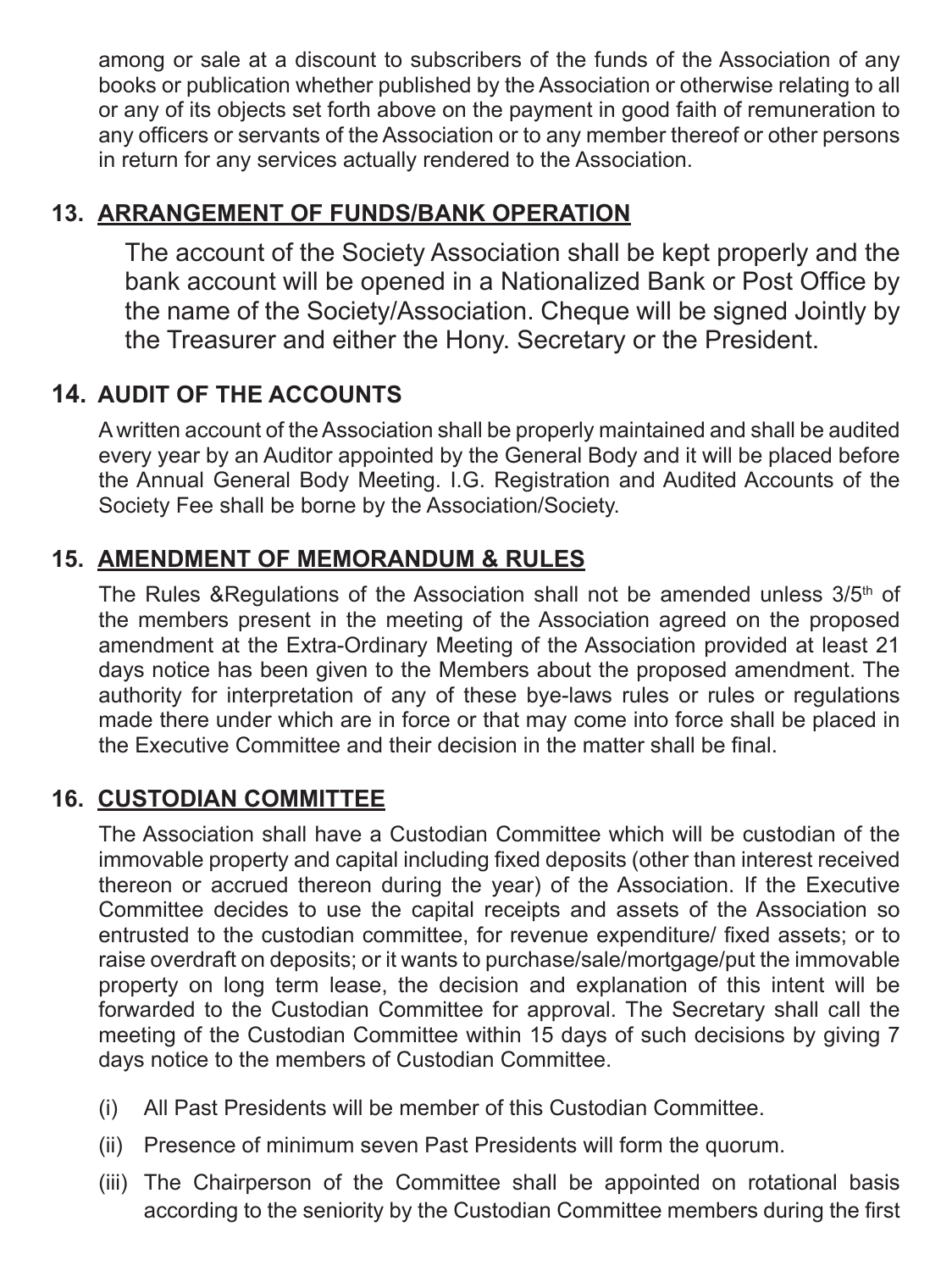meeting at the beginning of the Financial Year with a term of one year starting from April to March.

- (iv) The chair person shall continue to hold the position for a maximum of two terms only.
- (v) President& Secretary will be ex-officio member of this committee. President will enjoy all the rights and obligations as applicable for the members of the Custodian Committee.
- (vi) The decision may be taken by  $\frac{3}{4}$  majority or its integer, of the members present shall prevail for decisions requiring voting.
- (vii) The presiding Chairman of the committee shall communicate the decision in writing to the President & Secretary within 2 working days to facilitate office bearers of the Association to act according to the decision.

#### **17. INSPECTION OF THE REGISTERS**

All records will be kept in Registered Office of the Society/Association and any Member can inspect with the prior permission of the President or Hony. Secretary.

#### **18. LEGAL PROCEEDINGS**

The secretary of the Society/Association shall represent all the legal proceedings by or against the Society.

All the documents executed by or in favour of the Society/Association will be in the name of the Secretary of the Society.

#### **19. ARRANGEMENT OF ASSETS DISSOLUTION**

- (a) The dissolution of the Association shall be done by the General Meeting specially convened for the purpose and the motion for dissolution carried by at-least 3/5<sup>th</sup> or the members present, according to the rules of the Societies Registration Act 21 of 1860.
- (b) If upon the winding up or dissolution of the Association there remains, after the satisfaction of all debts and liabilities any property whatsoever the same shall not be paid to or distributed among the members of the Association but shall be given or transferred to some other institution having objects similar to the objects of the Association to be determined by the members of the Association at or before the time of dissolution by at least  $3/5<sup>th</sup>$  of the members present.

Before dissolution, the Society/Association will take permission from the Government in respect of u/s 13 & 14 or Sr. Act 21, 1860.

Certified that this is true and correct copy of the Rules and Regulations of the Society.